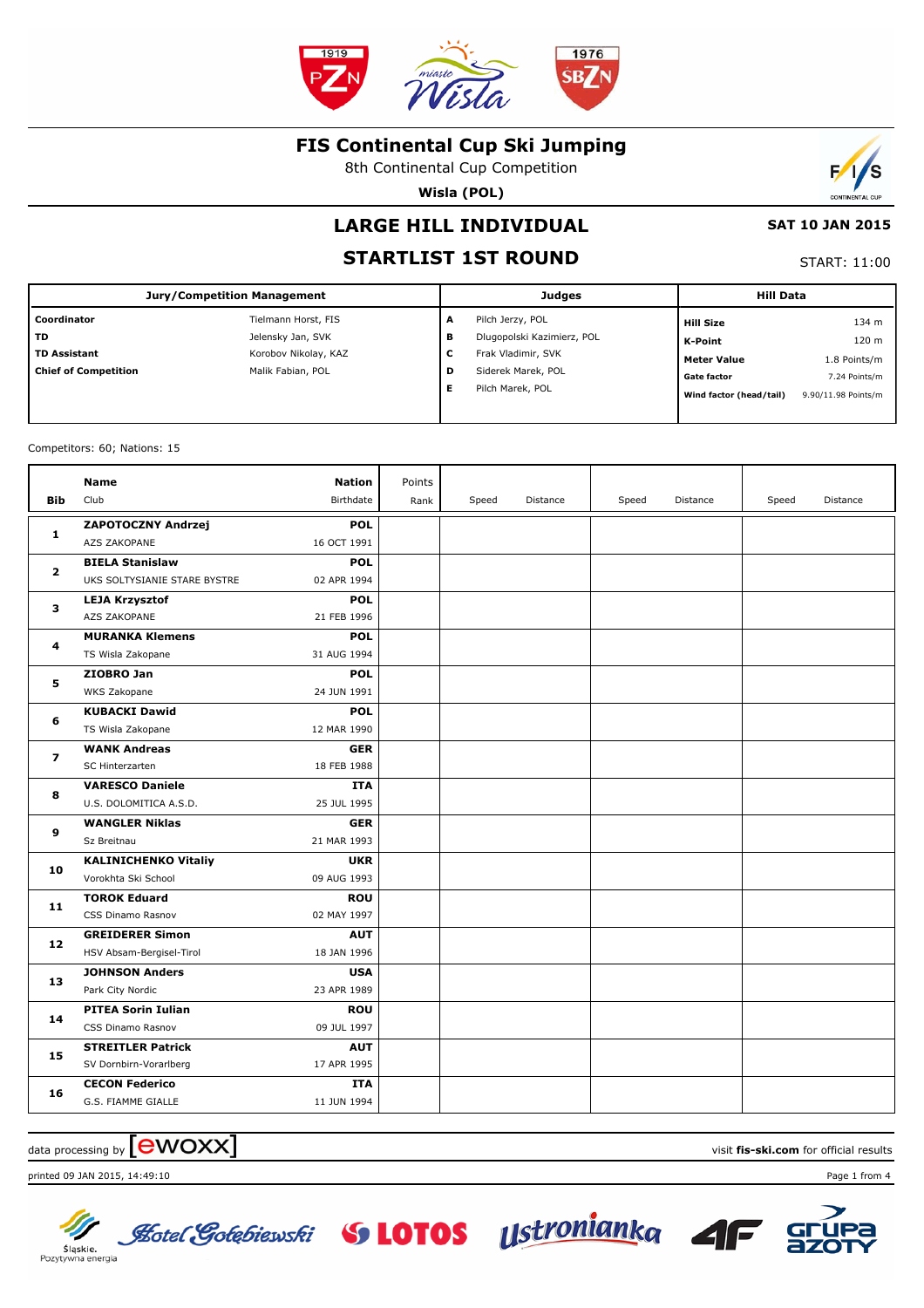

8th Continental Cup Competition

**Wisla (POL)**

## **LARGE HILL INDIVIDUAL**

#### **SAT 10 JAN 2015**

#### **STARTLIST 1ST ROUND** START: 11:00 **Bib Name** Club Birthdate **Nation** Speed Distance | Speed Distance | Speed Distance Points Rank **HUBER Stefan** SC Seekirchen-Salzburg **AUT** 08 MAR 1994 **17 ROWLEY Matthew** Altius Nordic Ski Club **CAN** 04 JUN 1993 **18 SOKOLENKO Konstantin KAZ** 09 NOV 1987 **19 ZHAPAROV Marat KAZ** 25 AUG 1985 **20 ASCHENWALD Philipp** SC Mayerhofen-Tirol **AUT** 12 NOV 1995 **21 MAKSIMOCHKIN Mikhail RUS** 29 AUG 1993 **22 RHOADS William** UOP Sports Clubs **USA** 08 JUN 1995 **23 REISENAUER Janni AUT** 07 NOV 1997 **24 JANDA Jakub** Dukla Liberec **CZE** 27 APR 1978 **25 HAZETDINOV Ilmir CSKA RUS** 28 OCT 1991 **26 KALYKOV Shyngys KAZ** 05 MAY 1994 **27 KLYMCHUK Andrii** Kremenets Ski School **UKR** 10 DEC 1994 **28 GEIGER Karl** SC 1906 Oberstdorf **GER** 11 FEB 1993 **29 MIETUS Krzysztof** AZS Zakopane **POL** 08 MAR 1991 **30** 61. 1 **HVALA Jaka** Ssk Ponikve **SLO** 15 JUL 1993 **31** 58. 2 **ALAMOMMO Andreas** Ounasvaaran Hiihtoseura **FIN** 23 DEC 1998 **32** 56. 3 **BODMER Pascal** SV Messstetten **GER** 04 JAN 1991 **33** 56. 3 **OJALA Juho** Kuusamon erae-veikot **FIN** 17 MAR 1995 **34** 53.  $\overline{A}$ **KOT Maciej** AZS Zakopane **POL** 09 JUN 1991 **35** 52.  $\overline{6}$ **GLASDER Michael USA 36** 8

27 MAR 1989

**SLO** 18 JUL 1989 48.

47. 10

## $\alpha$  data processing by  $\boxed{\text{ewOX}}$

printed 09 JAN 2015, 14:49:10 Page 2 from 4

Norge Ski Club

**NAGLIC Tomaz** SSK Alpina Ziri



Śląskie. Pozytywna energia

**37**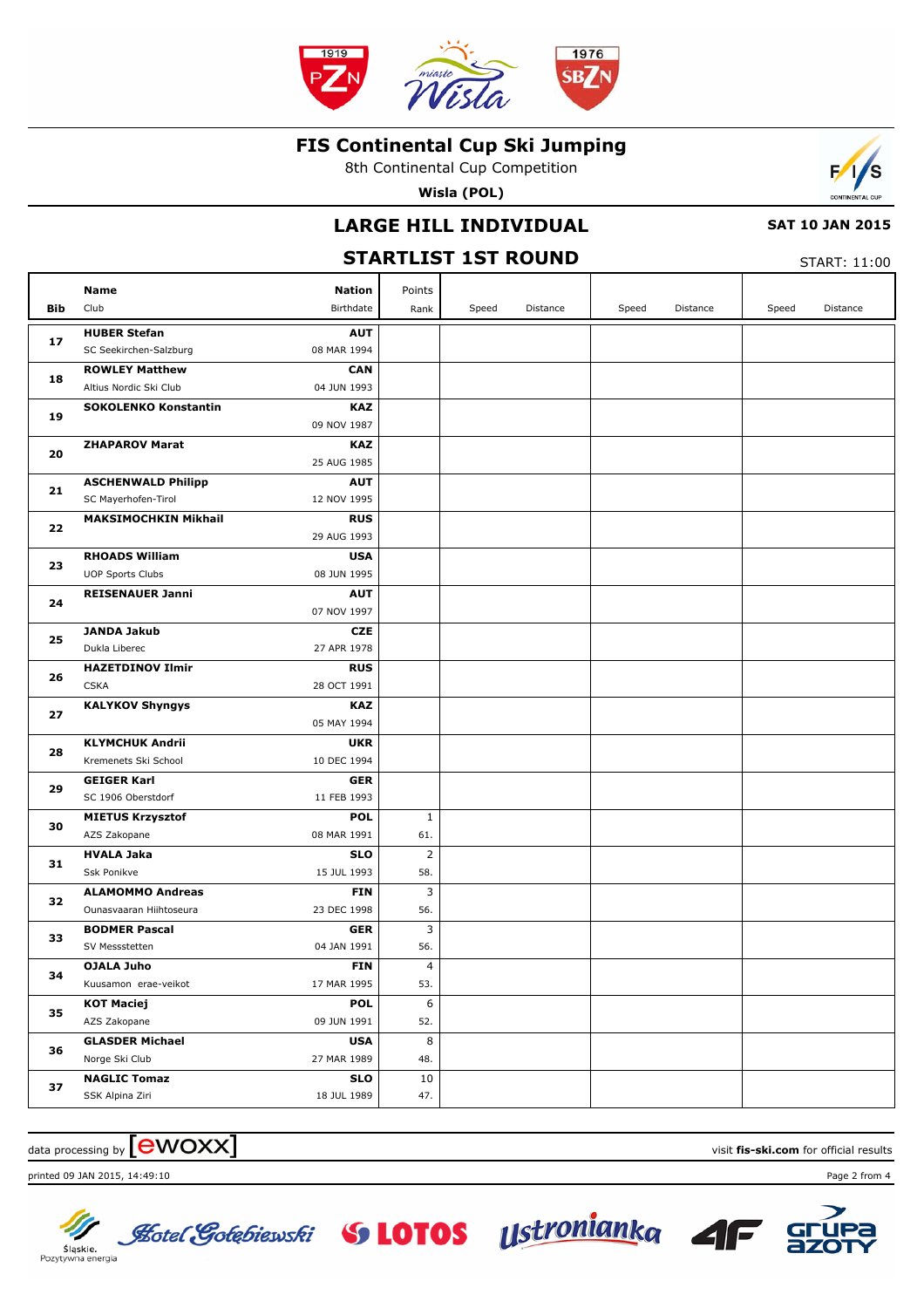

8th Continental Cup Competition

**Wisla (POL)**

## **LARGE HILL INDIVIDUAL**

#### **SAT 10 JAN 2015**

#### **STARTLIST 1ST ROUND** START: 11:00 **Bib Name** Club Birthdate **Nation** Speed Distance | Speed Distance | Speed Distance Points Rank **CIKL Martin** Dukla Liberec **CZE** 17 AUG 1987 **38** 45. 12 **RUDA Adam** ZTS Zakucie Zagorz **POL** 18 NOV 1995 **39** 42. 14 **KALINITSCHENKO Anton RUS** 22 JUL 1982 **40** 42. 14 **COLLOREDO Sebastian** GRUPPO SCIATORI FIAMME GIALLE **ITA** 09 SEP 1987 **41** 38. 20 **BIEGUN Krzysztof** SS-R LZS Sokol Szczyrk **POL** 21 MAY 1994 **42** 38.  $\overline{20}$ **POGRAJC Andraz** SSK Costella Ilirija **SLO** 26 SEP 1991 **43** 36. 21 **JOHANSSON Robert** Soere Aal IL **NOR** 23 MAR 1990 **44** 36.  $\overline{21}$ **HLAVA Lukas** Dukla Liberec **CZE** 10 SEP 1984 **45** 34. 25 **ELVERUM SORSELL Kim Rene** Ullensaker Skiklubb **NOR** 06 OCT 1988 **46** 30. 32 **PASCHKE Pius** WSV Kiefersfelden **GER** 20 MAY 1990 **47** 27. 40 **KYTOESAHO Niko** Lahden Hiihtoseura **FIN** 18 DEC 1999 **48** 27. 40 **MAYER Nicolas** Courchevel **FRA** 06 OCT 1990 **49** 27. 40 **GRANERUD Halvor Egner** Asker Skiklubb **NOR** 29 MAY 1996 **50** 25. 42 **QUECK Danny** WSV 08 Lauscha **GER** 17 SEP 1989 **51**  $24.$ 59 **TOLLINGER Elias** SV Innsbruck-Bergisel-Tirol **AUT** 25 MAR 1995 **52** 19. 74 **BJOERENG Joacim Oedegaard** Roeykenhopp **NOR** 14 DEC 1995 **53** 18. 76 **SINKOVEC Jure** SSK SAM Ihan **SLO** 03 JUL 1985 **54** 16. 81 **HULA Stefan** KS Eve-nement Zakopane **POL** 29 SEP 1986 **55** 15. 84 **KLUSEK Bartlomiej** LKS Klmczok Bystra **POL** 15 JAN 1993 **56** 11. 130 **GANGNES Kenneth** Kolbukameratene IL **NOR** 15 MAY 1989 **57** 10. 131 **ZUPANCIC Miran SLO 58** 151

## $\alpha$  data processing by  $\boxed{\text{ewOX}}$

printed 09 JAN 2015, 14:49:10 Page 3 from 4

SK Zagorje



Śląskie. Pozytywna energia



11 NOV 1989

8.